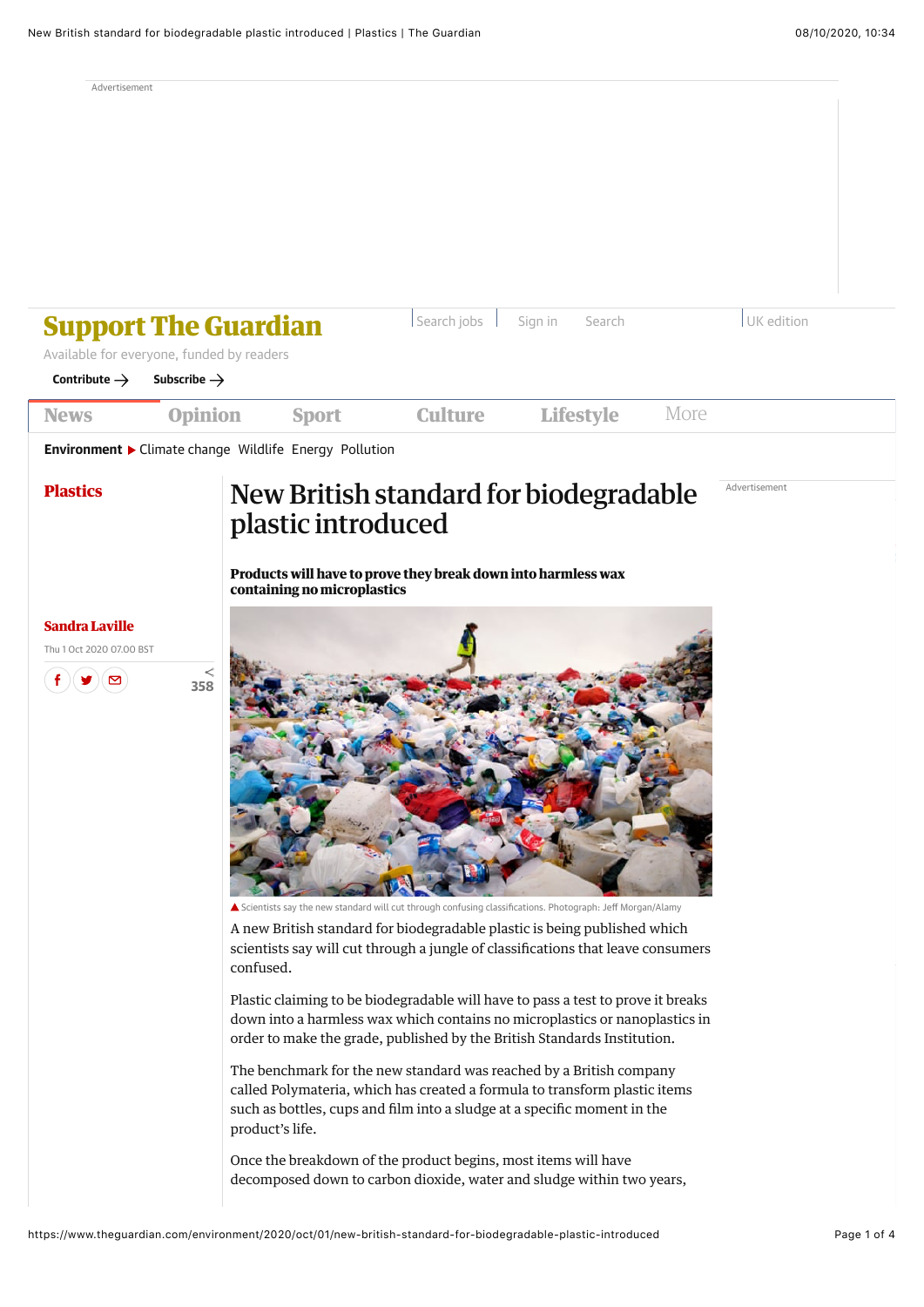triggered by sunlight, air and water.

The products that can be transformed include the most common litter items, such as food cartons, food films and bottles.

The biodegradable products created contain a clear recycle-by date, to show consumers that they have a timeframe to dispose of them responsibly in the recycling system before they start breaking down. The bio-transformation chemicals created by Polymateria are added to plastic in the manufacturing stage of an item, with a bespoke element in the formula for each type of plastic item being produced.

Advertisement

Niall Dunne, chief executive of Polymateria, said in tests using the biotransformation formula, polyethylene film fully broke down in 226 days and plastic cups in 336 days.

Currently many plastic products in [litter persist in the environment for](https://www.nationalgeographic.com/environment/habitats/plastic-pollution/) hundreds of years.

"We have designed this around the consumer," said Dunne.

"We wanted to cut through this eco-classification jungle and take a more optimistic view around inspiring and motivating the consumer to do the right thing.

"We now have a base to substantiate any claims that are being made and to create a new area of credibility around the whole biodegradable space."

To meet the standard, the polymer has to pass tests which show it will biodegrade to a harmless state in real-world situations.

Scott Steedman, director of standards at BSI, said: "Tackling the global challenge of plastic waste requires imagination and innovation. New ideas need agreed, publicly available, independent standards to enable the delivery of trusted solutions by industry.

"PAS 9017 is the first stakeholder consensus on how to measure the biodegradability of polyolefins that will accelerate the verification of technologies for plastic biodegradation."

The new standard was sponsored by Polymateria, based at Imperial College, London and agreed after independent review and discussions with stakeholders in the industry, the waste and recycling group Wrap, the Department for Environment, Food and Rural Affairs and the Department for Business, Energy and Industrial Strategy.

Chris Wallis, vice-president of innovation at Polymateria, said the formula was designed to complement a range of scenarios for responsibly disposing of plastic waste, including recycling and reusing in a circular economy.

"If any of these systems fails, if there are leaks into the environment because of unmanaged waste, we finally have a solution," said Wallis.

"We want to be complementary and part of multiple solutions that will reduce the problem of plastic pollution on the planet.

"If plastic waste is not disposed of correctly or if waste management system ends up leaking the plastic into the natural environment, this technology is designed to kick in to chemically operate and turn the material into harmless

## **Most viewed**



Kamala Harris and Pence clash over coronavirus respon vice-presidential de



Australian pro surf Wilkinson's narrow  $from$  shark caught camera



Trump calls Covid 'blessing from God' false treatment clai



Covid: more than 8 positive UK cases in had no core symptom



Looks speak louder [words as Harris ma](https://www.theguardian.com/us-news/2020/oct/08/kamala-harris-mike-pence-vice-presidential-debate-analysis) quotable case again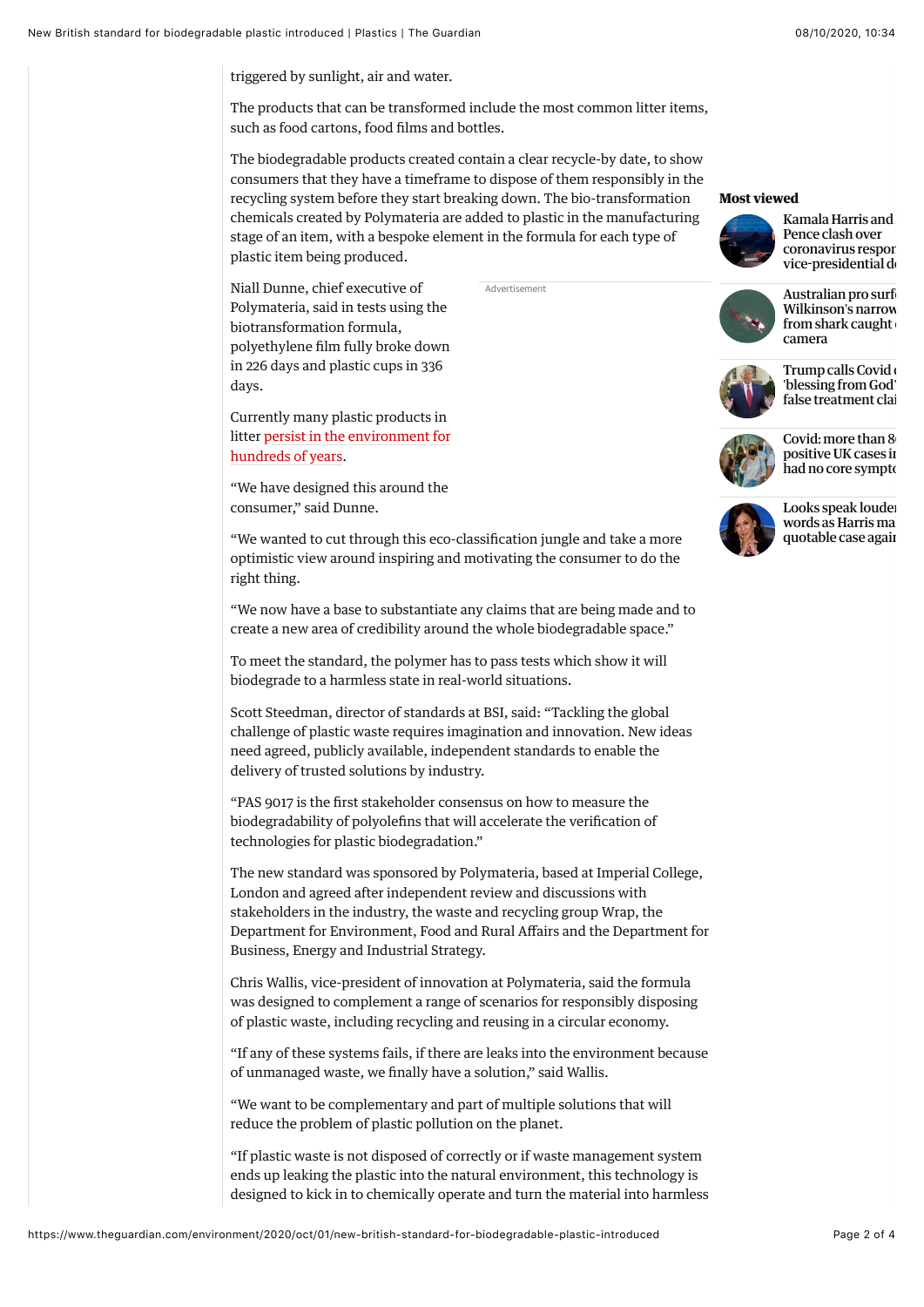waxes."

## **34 days to save the Earth …**

… we're all in. Are you? On November 4, a day after the presidential election, the US will formally withdraw from the Paris agreement on constraining global heating. It's urgent that we tell the world what this means, and the Guardian is pulling out all the stops to do so.

Amid all the crises we've faced in 2020, we must continue to recognise the climate crisis as the defining emergency of our times, and give it the sustained attention and prominence it demands.

Did you know you've read <u>29 articles</u> in the last year? One year ago, the Guardian made a pledge in service of the planet. Today we have an update [for you – on our progress so far, and on our commitments for the future.](https://www.theguardian.com/environment/ng-interactive/2020/oct/05/the-guardian-climate-pledge-2020-environment-emergency-carbon-emissions?INTCMP=enviro_moment_2020_epic)

In these chaotic, perilous times, an independent, truth-seeking news organisation like the Guardian is essential. We have no shareholders or billionaire owner, meaning our journalism is free from bias and vested interests – this makes us different. Our independence and autonomy allows us to provide fearless investigations and analysis of those with political and commercial power.

We believe quality, trustworthy reporting like this on the environment is an important tool with which to confront the climate emergency. That's why we provide journalism that reflects the urgency of the crisis, and is always led by science and truth. And we keep it open and free for everyone to read, so more people can be better informed, and inspired to take action.

Our open, independent reporting on the environment is read by millions every day, from all corners of the globe. Thousands of you support us financially after reading these pieces, telling us that you too care deeply about the future of the planet, wildlife and humanity.

If there were ever a time to join us, it is now. Your support funds our work financially, and motivates us to do better, investigate deeper, challenge more. You protect our independence for the long term, and ensure we can remain open for all to read.

Today we'd like to ask you to show your support for Guardian journalism. Every contribution, however big or small, makes a real difference for our future. **Support the Guardian from as little as £1 – and it only takes a minute. Thank you.**

| Support the Guardian $\rightarrow$                           | Read our pledge $\rightarrow$ |                    |
|--------------------------------------------------------------|-------------------------------|--------------------|
| <b>VISA</b><br>$P$ PayPal                                    |                               |                    |
| <b>Topics</b><br><b>Plastics</b><br>Recycling / Waste / news |                               |                    |
| P<br>in<br>☑                                                 |                               | Reuse this content |